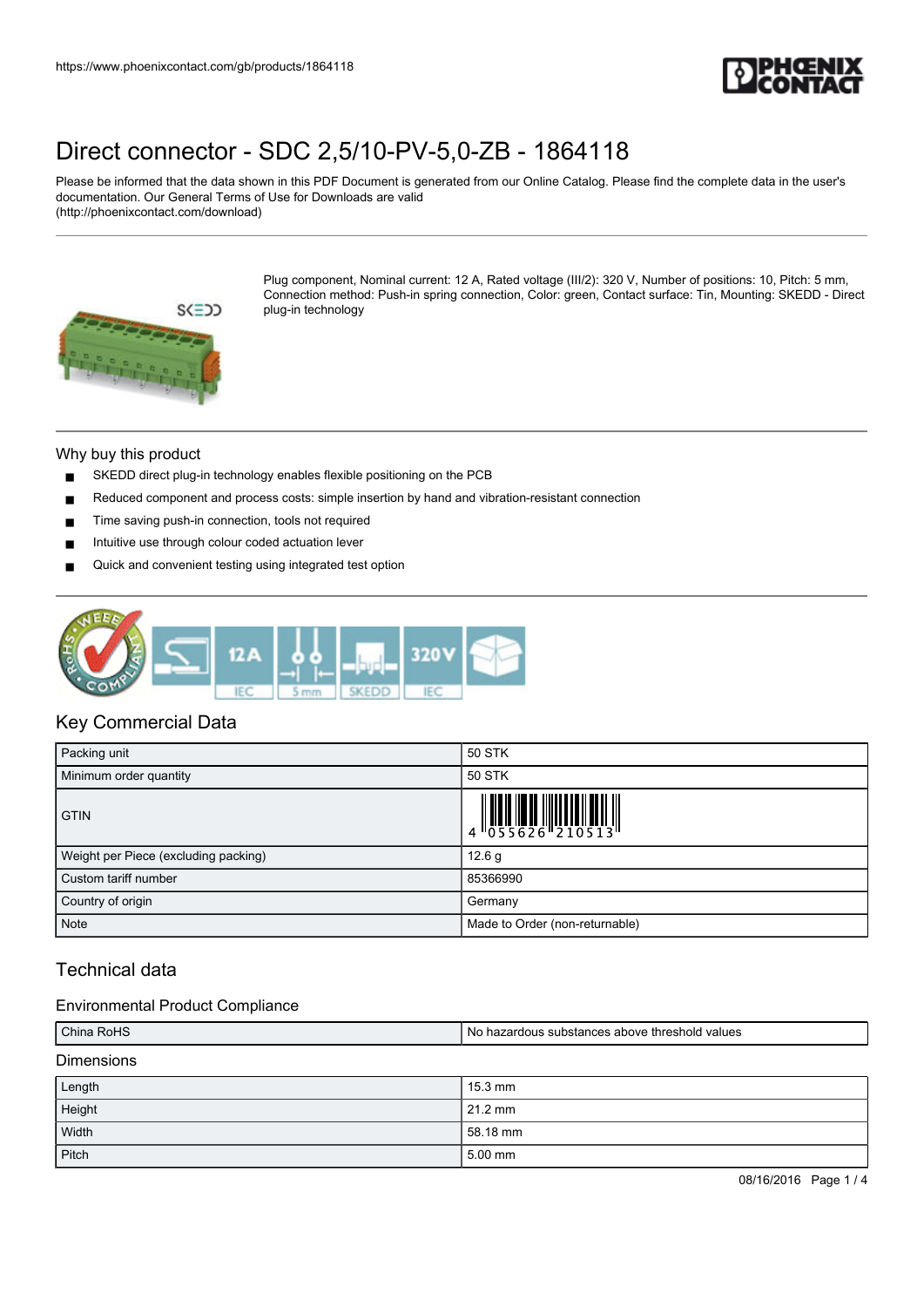

## Technical data

### Dimensions

| Ē.           | 45 mm |
|--------------|-------|
| ∽<br>------- |       |

## Range of articles SDC 2,5/..-PV Number of positions 10 Connection method **Push-in spring connection** Rated surge voltage (III/3) 4 kV Rated surge voltage (III/2) 4 kV Rated surge voltage (II/2) 4 kV Rated voltage (III/3) 200 V Rated voltage (III/2) 320 V Rated voltage (II/2) 320 V Connection in acc. with standard **EN-VDE** Nominal current  $I_N$  12 A Nominal cross section 2.5 mm<sup>2</sup> Stripping length **10 mm**

### Connection data

| Conductor cross section solid min.                                         | $0.2$ mm <sup>2</sup>  |
|----------------------------------------------------------------------------|------------------------|
| Conductor cross section solid max.                                         | $2.5$ mm <sup>2</sup>  |
| Conductor cross section flexible min.                                      | $0.2$ mm <sup>2</sup>  |
| Conductor cross section flexible max.                                      | $2.5$ mm <sup>2</sup>  |
| Conductor cross section flexible, with ferrule without plastic sleeve min. | $0.25$ mm <sup>2</sup> |
| Conductor cross section flexible, with ferrule without plastic sleeve max. | $2.5$ mm <sup>2</sup>  |
| Conductor cross section flexible, with ferrule with plastic sleeve min.    | $0.25$ mm <sup>2</sup> |
| Conductor cross section flexible, with ferrule with plastic sleeve max.    | $2.5$ mm <sup>2</sup>  |
| Conductor cross section AWG min.                                           | 24                     |
| Conductor cross section AWG max.                                           | 12                     |
|                                                                            |                        |

### Standards and Regulations

| $\overline{C}$<br>with<br>standard<br>Conner<br>n acc.<br>ection in | $\sim$<br><b>EN-VDE</b> |
|---------------------------------------------------------------------|-------------------------|
|                                                                     |                         |

## Drawings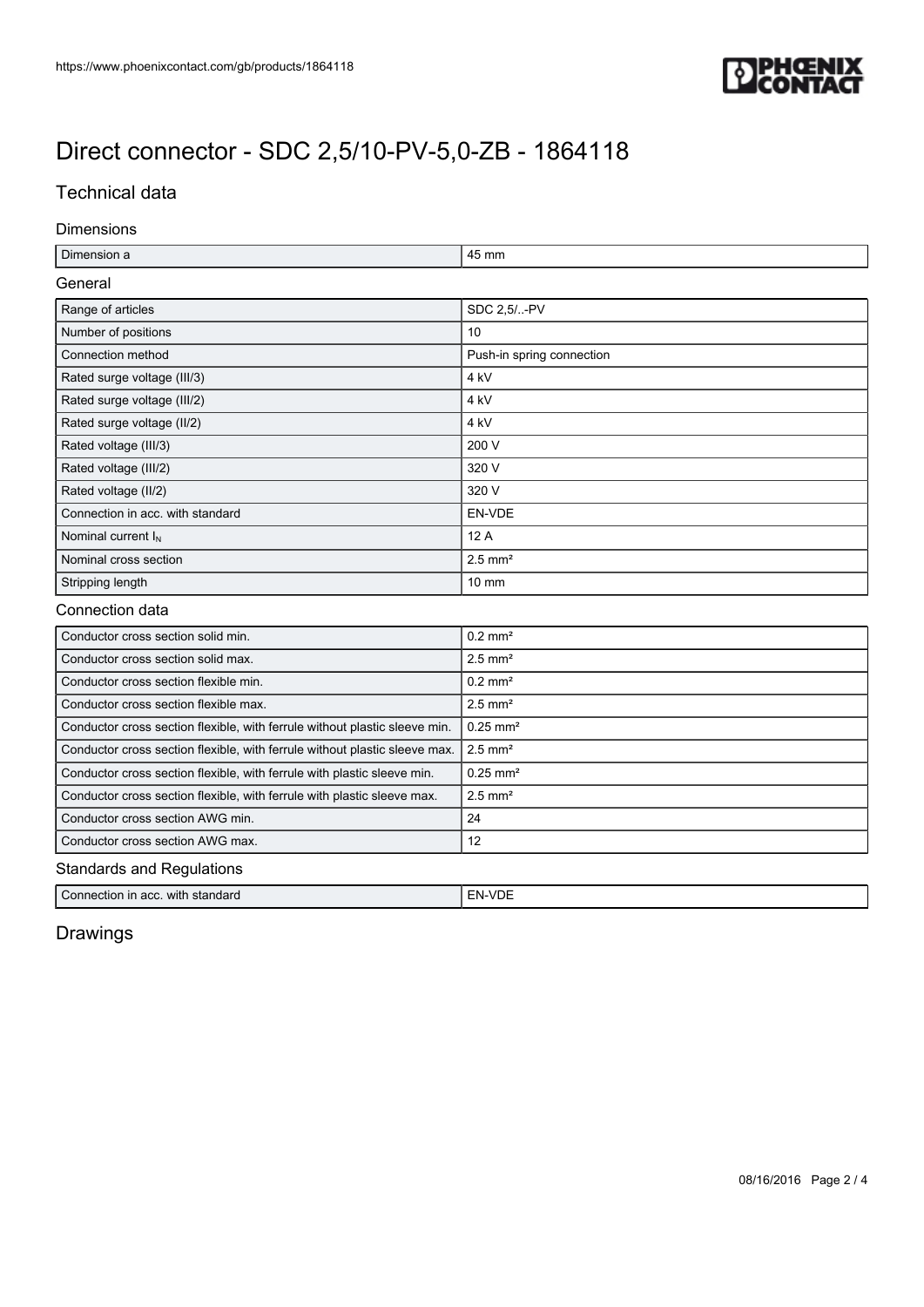

# **6,6 a**  $2,8$   $5$ **612,810 1,5 7,5 5,5 4,2 4,2 Ø3,3 Ø2 Ø2,4 Ø1,5**

Drilling diagram

Dimensional drawing



Size of the PCB: 1.6 mm

## **Classifications**

### eCl@ss

| eCl@ss 5.1 | 27261101 |
|------------|----------|
| eCl@ss 8.0 | 27440401 |
| eCl@ss 9.0 | 27440401 |

### ETIM

| ETIM 5.0 | . .<br>. |
|----------|----------|
|          |          |

## Approvals

Approvals

### Approvals

VDE approval of drawings / cULus Recognized / IECEE CB Scheme

### Ex Approvals

### Approvals submitted

### Approval details

| VDE approval of drawings   |             |
|----------------------------|-------------|
|                            |             |
| mm <sup>2</sup> /AWG/kcmil | $0.2 - 2.5$ |
| Nominal current IN         | 12A         |
| Nominal voltage UN         | 320 V       |